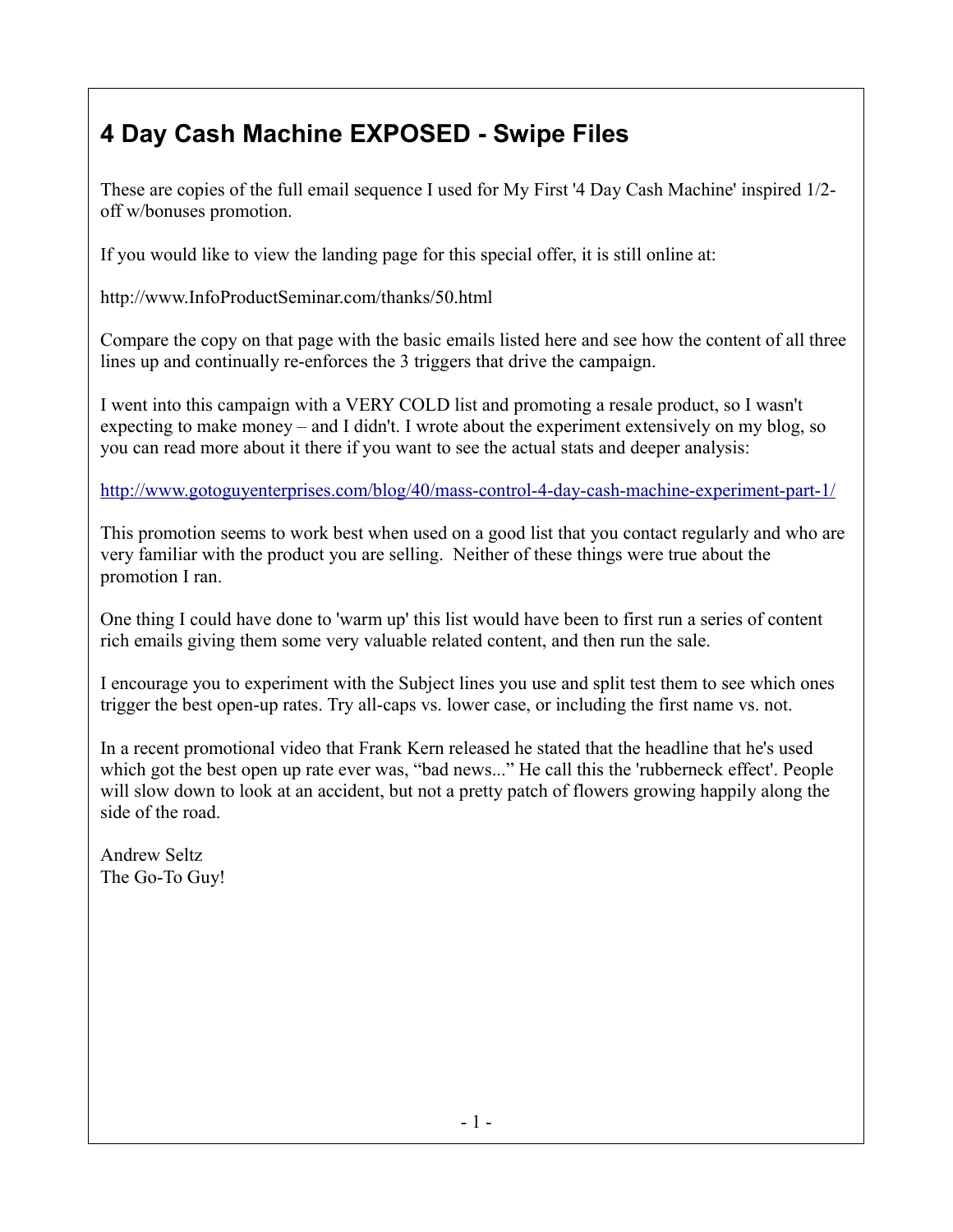================================================================== Day 1 Email

Subject: {!firstname} - THANK YOU!

Hi {!firstname},

Until midnight EST on Thursday February 14 you can get the 'One Day Info Product Seminar - with Fred Gleeck' for HALF OFF.

==================================================================

Here's where you can grab your copy for half off:

http://www.InfoProductSeminar.com/thanks/50.html

I'm holding this special sale as a way to say THANK YOU to all the people who read the IM Insights newsletter :-)

Here's where you can grab your copy and save 50%:

http://www.InfoProductSeminar.com/thanks/50.html

----------------------------------------------------------

Try These Audios For 50% Off And Get FIVE Free Bonuses!

----------------------------------------------------------

If the 50% discount isn't enough to have you heading to my special 'half-off' web site, these FIVE free gifts will surely do the trick:

\* Bonus 1: PAINT-BY-NUMBERS COPYWRITING (85 Pages) Put the right words onto a computer screen and people will fall all over themselves to give you money. This course will teach you just what you need to say.

\* Bonus 2: THE DOUBLE GENIUS SYSTEM (99 Pages) Start your information publishing empire using this complete business model for selling '9-1-1 Products' to people who need answers NOW!

\* Bonus 3: THE PRODUCT INNOVATION TECHNIQUE (92 Pages) Discover how you can create 7 products a week - week, after week, after week.

\* Bonus 4: ARTICLE WRITING SECRETS (52 Pages) Content is King on the Internet. Learn how to generate great content fast to gain website visitors and create products to sell to them.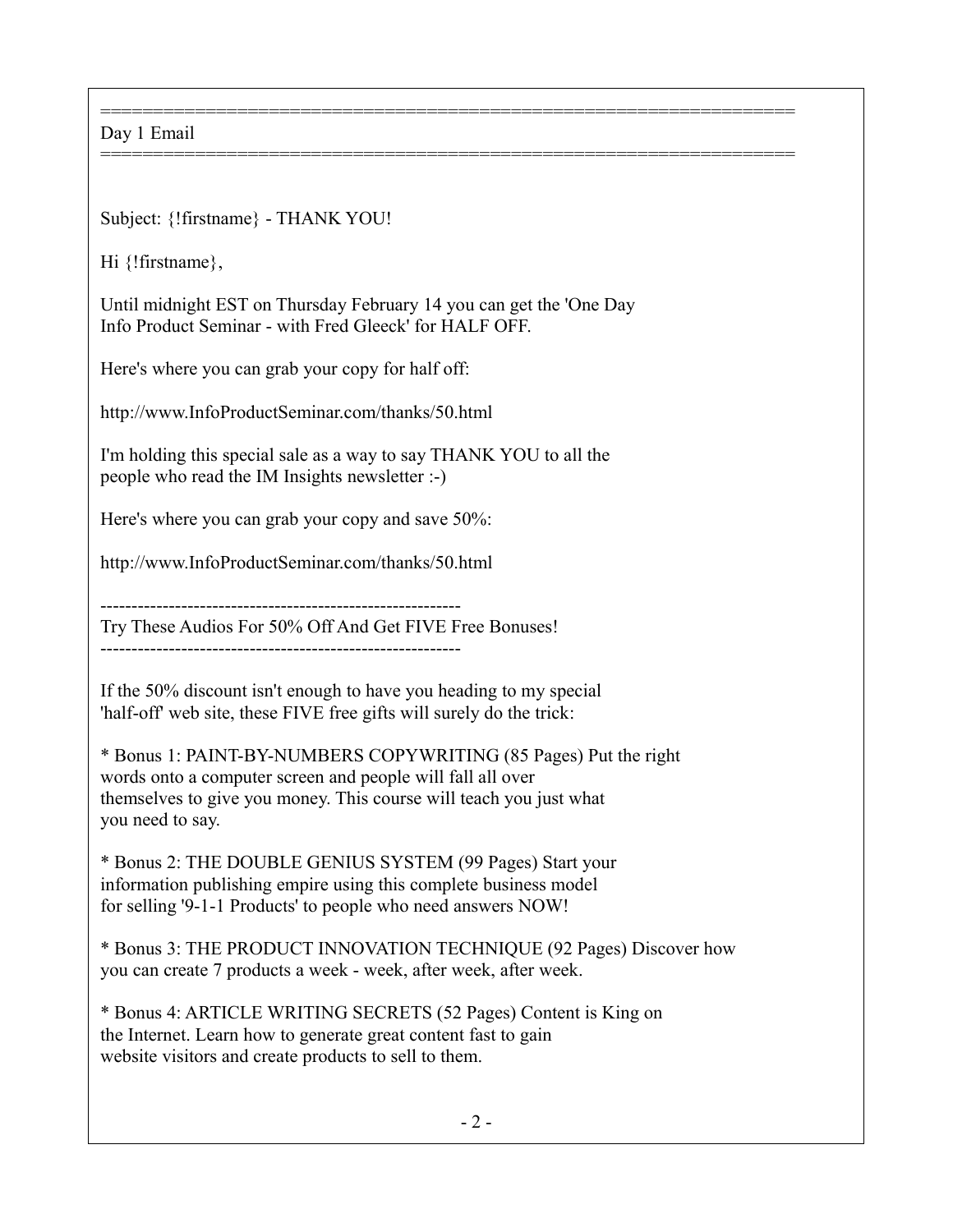\* Bonus 5: QUICK NICHE PRODUCT CREATION (25 Pages) This tightly focused guide gives dozens of ideas to jumpstart your product creation efforts.

WHEW!

That's a lot of goodies ...and you get it all FREE when you try the 'One Day Info Product Seminar' for 50% off.

Go here right now and claim your copy before they're all gone!

http://www.InfoProductSeminar.com/thanks/50.html

Talk soon,

Andrew Seltz The Go-To Guy!

P.S. This special half off sale ends at midnight EST on Thursday February 14.

If you'd like to get the info product seminar so many entrepreneurs are raving about...and save 50%, then go here now:

http://www.InfoProductSeminar.com/thanks/50.html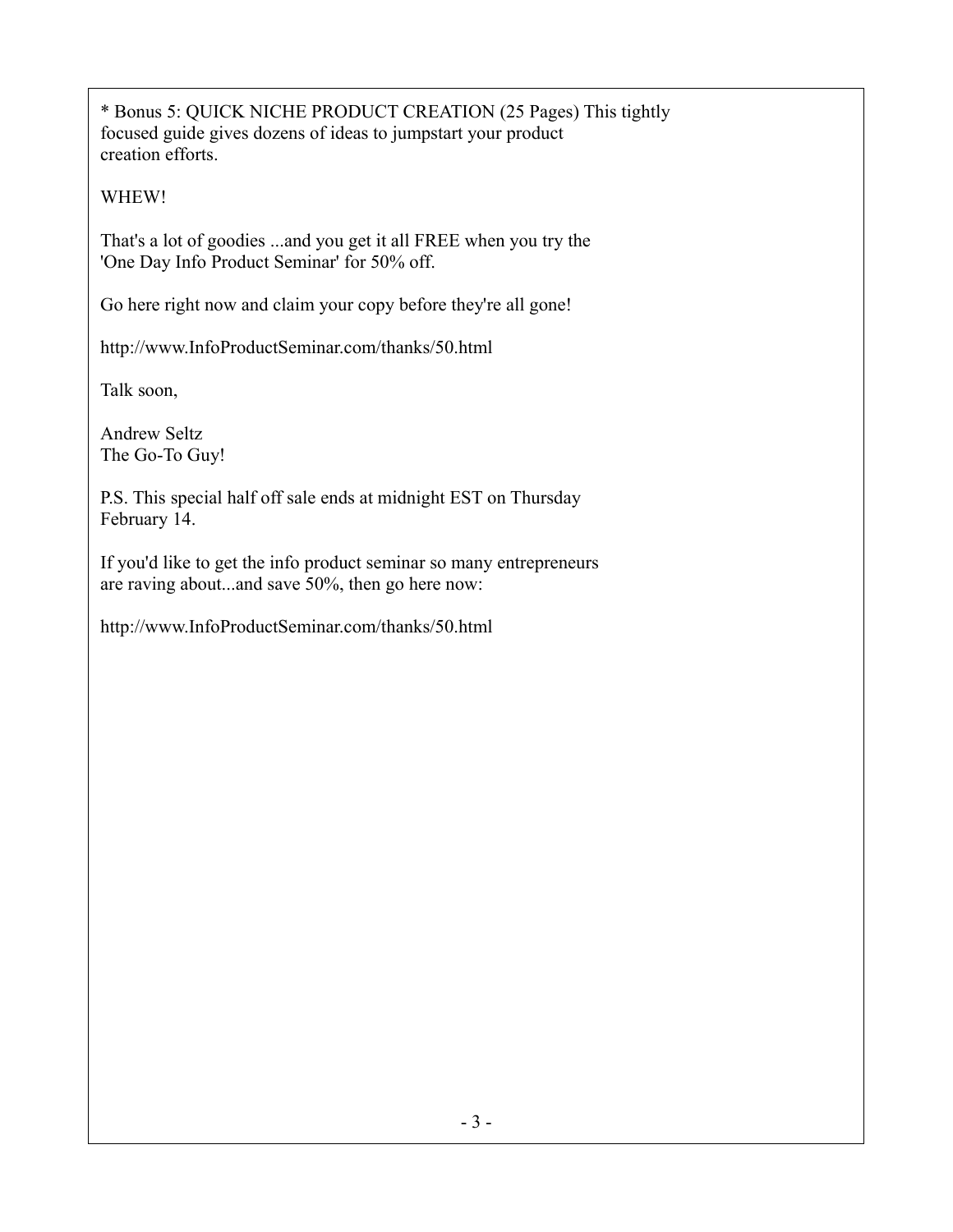## ================================================================== Day 2 Email

Subject: {!firstname}, Time is running out.

Hi {!firstname},

I wrote yesterday to tell you about the incredible deal you can get on the 'One Day Info Product Seminar - with Fred Gleeck', as my way of saying "THANK YOU" for reading my newsletter.

==================================================================

...And I wanted to make sure that you were able to read the email.

Until midnight EST on Thursday February 14 you can get the 'One Day Info Product Seminar - with Fred Gleeck' for HALF OFF.

Here's where you can grab your copy for half off:

http://www.InfoProductSeminar.com/thanks/50.html

I'm holding this special sale as a way to say THANK YOU to all the people who read the IM Insights newsletter :-)

Here's where you can grab your copy and save 50%:

http://www.InfoProductSeminar.com/thanks/50.html

----------------------------------------------------------

Try These Audios For 50% Off And Get FIVE Free Bonuses!

If the 50% discount isn't enough to have you heading to my special 'half-off' web site, these FIVE free gifts will surely do the trick:

\* Bonus 1: PAINT-BY-NUMBERS COPYWRITING (85 Pages) Put the right words onto a computer screen and people will fall all over themselves to give you money. This course will teach you just what you need to say.

\* Bonus 2: THE DOUBLE GENIUS SYSTEM (99 Pages) Start your information publishing empire using this complete business model for selling '9-1-1 Products' to people who need answers NOW!

\* Bonus 3: THE PRODUCT INNOVATION TECHNIQUE (92 Pages) Discover how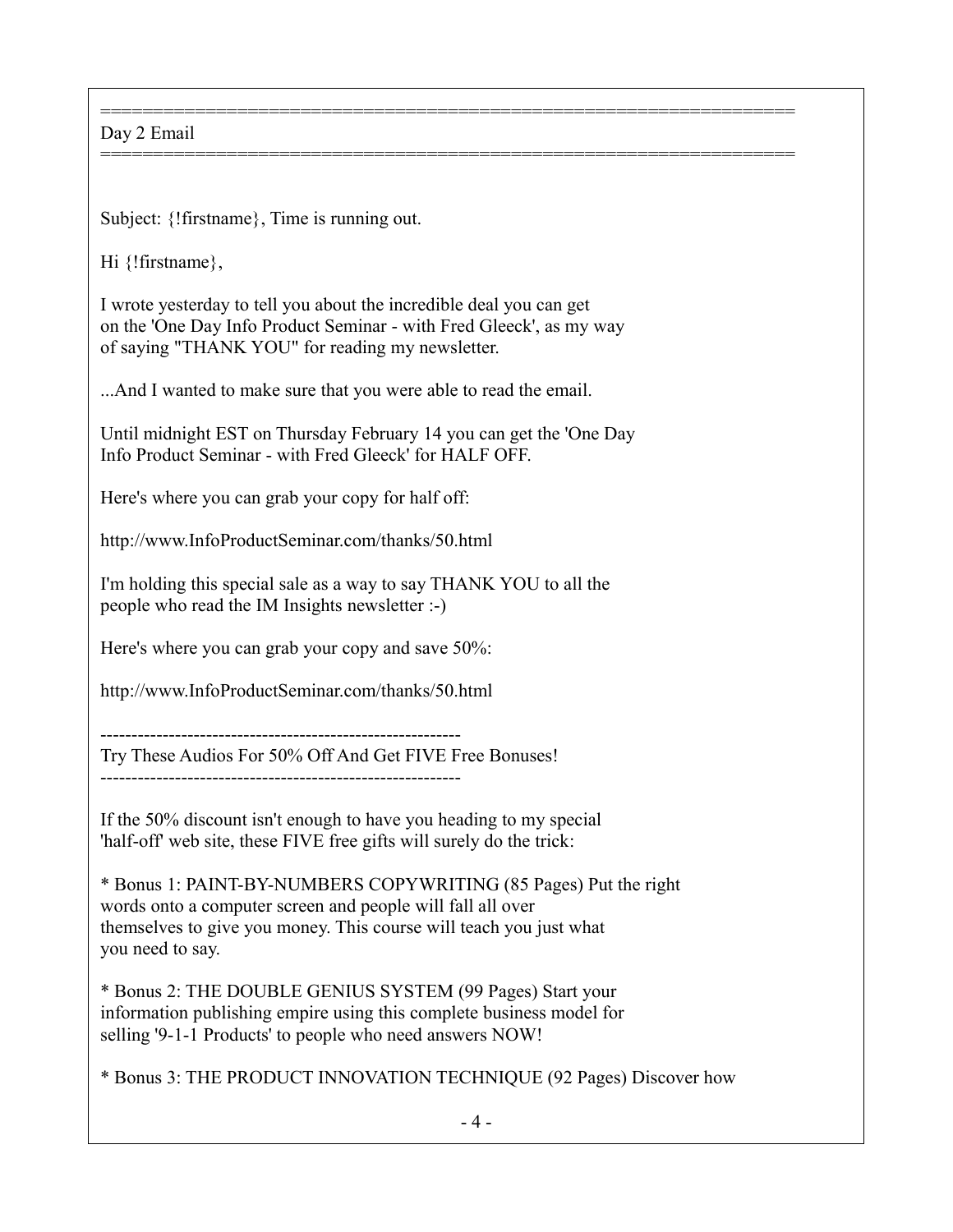you can create 7 products a week - week, after week, after week.

\* Bonus 4: ARTICLE WRITING SECRETS (52 Pages) Content is King on the Internet. Learn how to generate great content fast to gain website visitors and create products to sell to them.

\* Bonus 5: QUICK NICHE PRODUCT CREATION (25 Pages) This tightly focused guide gives dozens of ideas to jumpstart your product creation efforts.

## WHEW!

That's a lot of goodies ...and you get it all FREE when you try the 'One Day Info Product Seminar' for 50% off.

Go here right now and claim your copy before they're all gone!

http://www.InfoProductSeminar.com/thanks/50.html

Talk soon,

Andrew Seltz The Go-To Guy!

P.S. This special half off sale ends at midnight EST on Thursday February 14.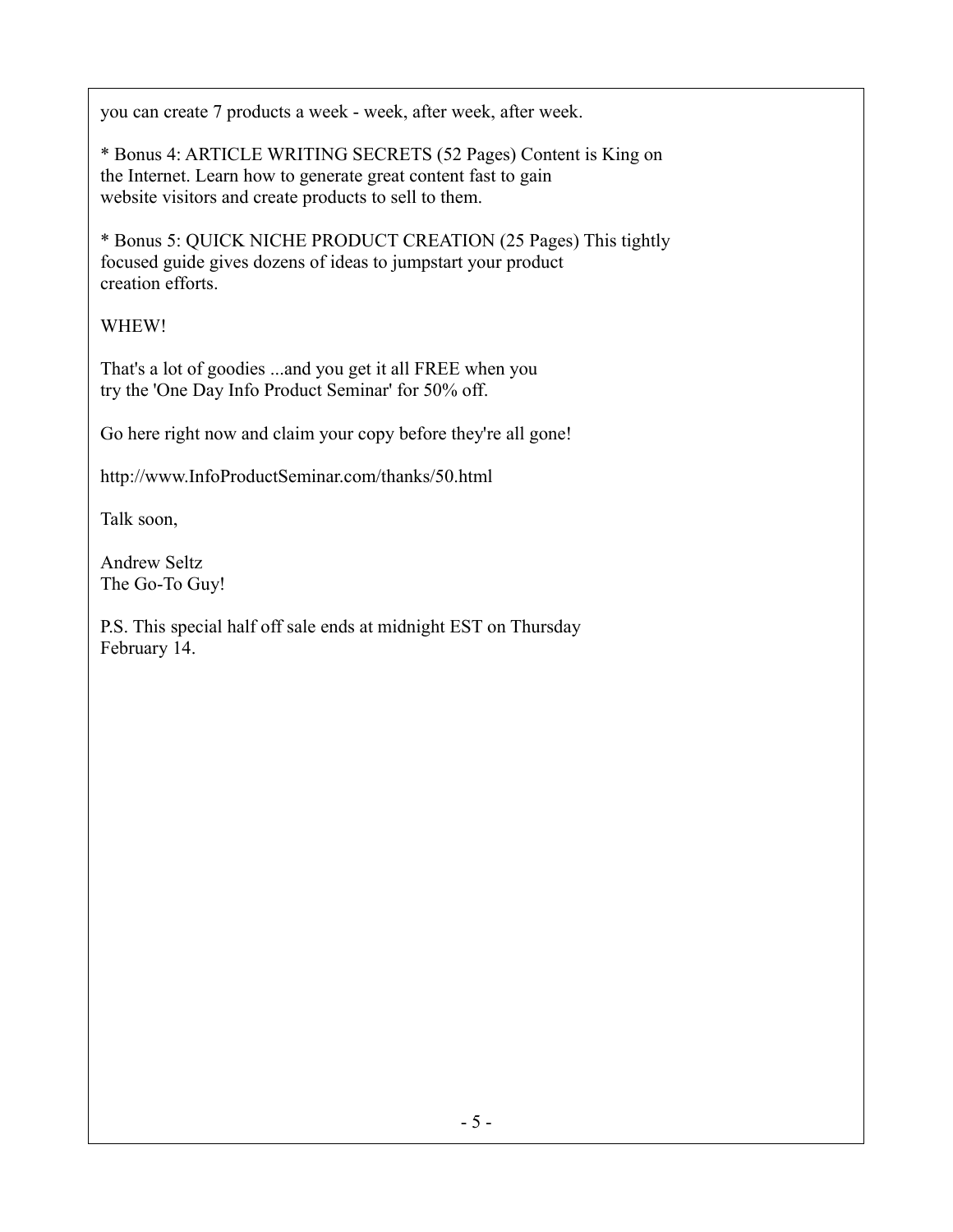## Day 3 Email

Subject: {!firstname}, Last day for your Info Product business...

==================================================================

==================================================================

Hi {!firstname},

The special half-off sale for the 'One Day Info Product Seminar with Fred Gleeck' ends at midnight tomorrow.

Here's the full scoop:

http://www.InfoProductSeminar.com/thanks/50.html

This rare half-off special is my way of saying 'THANK YOU' for taking action and doing what it takes to have a successful information publishing business.

Here's the special website where you save 50%:

http://www.InfoProductSeminar.com/thanks/50.html

----------------------------------------------------------

Try These Audios For 50% Off And Get FIVE Free Bonuses!

----------------------------------------------------------

If the 50% discount isn't enough to have you heading to my special 'half-off' web site, these FIVE free gifts will surely do the trick:

\* Bonus 1: PAINT-BY-NUMBERS COPYWRITING (85 Pages) Put the right words onto a computer screen and people will fall all over themselves to give you money. This course will teach you just what you need to say.

\* Bonus 2: THE DOUBLE GENIUS SYSTEM (99 Pages) Start your information publishing empire using this complete business model for selling '9-1-1 Products' to people who need answers NOW!

\* Bonus 3: THE PRODUCT INNOVATION TECHNIQUE (92 Pages) Discover how you can create 7 products a week - week, after week, after week.

\* Bonus 4: ARTICLE WRITING SECRETS (52 Pages) Content is King on the Internet. Learn how to generate great content fast to gain website visitors and create products to sell to them.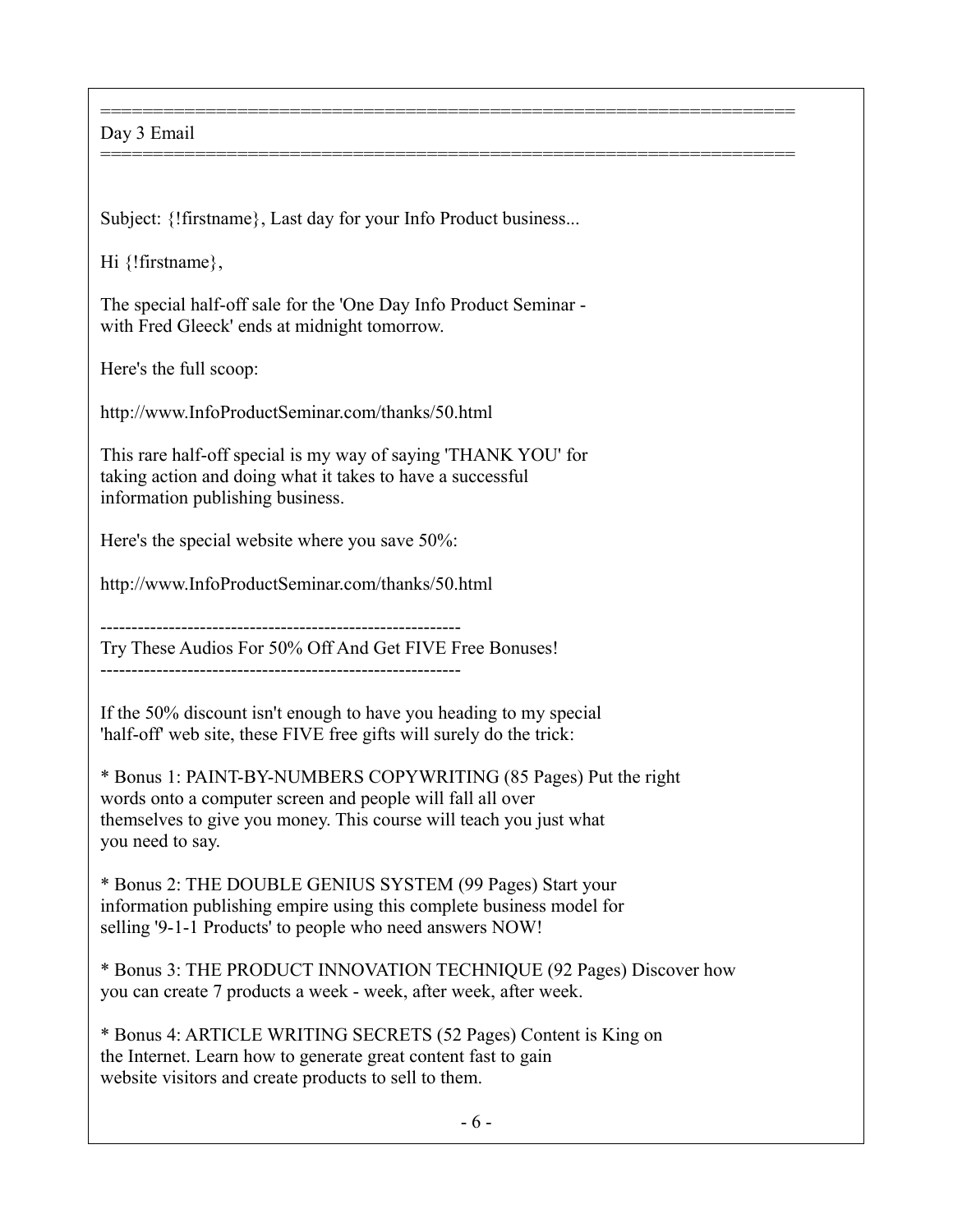\* Bonus 5: QUICK NICHE PRODUCT CREATION (25 Pages) This tightly focused guide gives dozens of ideas to jumpstart your product creation efforts.

WHEW!

That's a lot of goodies ...and you get it all FREE when you try the 'One Day Info Product Seminar' for 50% off.

Go here right now and claim your copy before they're all gone!

http://www.InfoProductSeminar.com/thanks/50.html

Talk soon,

Andrew Seltz The Go-To Guy!

P.S. This special half off sale ends at midnight. I'll most likely never offer a discount again.

If you'd like to get the info product seminar so many entrepreneurs are raving about ...and save 50%, then go here now:

http://www.InfoProductSeminar.com/thanks/50.html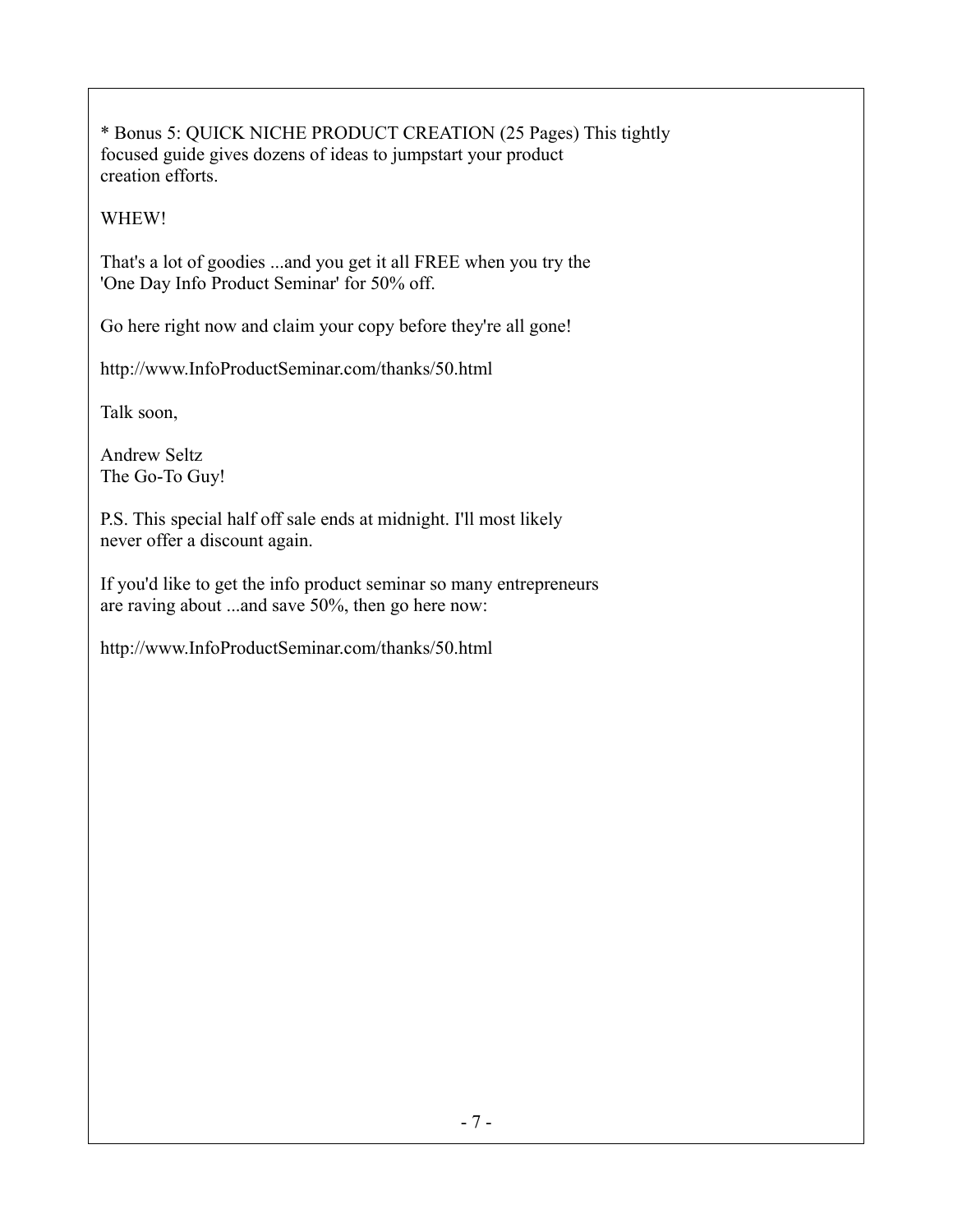================================================================== Day 4 Email sent at midnight

Subject: {!firstname}, FINAL NOTICE

Hi {!firstname},

The special half-off sale for the 'One Day Info Product Seminar with Fred Gleeck' ends at midnight \*tonight\*.

==================================================================

Here's the full scoop:

http://www.InfoProductSeminar.com/thanks/50.html

This rare half-off special is my way of saying 'THANK YOU' for taking action and doing what it takes to have a successful information publishing business.

Here's the special website where you save 50%:

http://www.InfoProductSeminar.com/thanks/50.html

----------------------------------------------------------

Try These Audios For 50% Off And Get FIVE Free Bonuses!

----------------------------------------------------------

If the 50% discount isn't enough to have you heading to my special 'half-off' web site, these FIVE free gifts will surely do the trick:

\* Bonus 1: PAINT-BY-NUMBERS COPYWRITING (85 Pages) Put the right words onto a computer screen and people will fall all over themselves to give you money. This course will teach you just what you need to say.

\* Bonus 2: THE DOUBLE GENIUS SYSTEM (99 Pages) Start your information publishing empire using this complete business model for selling '9-1-1 Products' to people who need answers NOW!

\* Bonus 3: THE PRODUCT INNOVATION TECHNIQUE (92 Pages) Discover how you can create 7 products a week - week, after week, after week.

\* Bonus 4: ARTICLE WRITING SECRETS (52 Pages) Content is King on the Internet. Learn how to generate great content fast to gain website visitors and create products to sell to them.